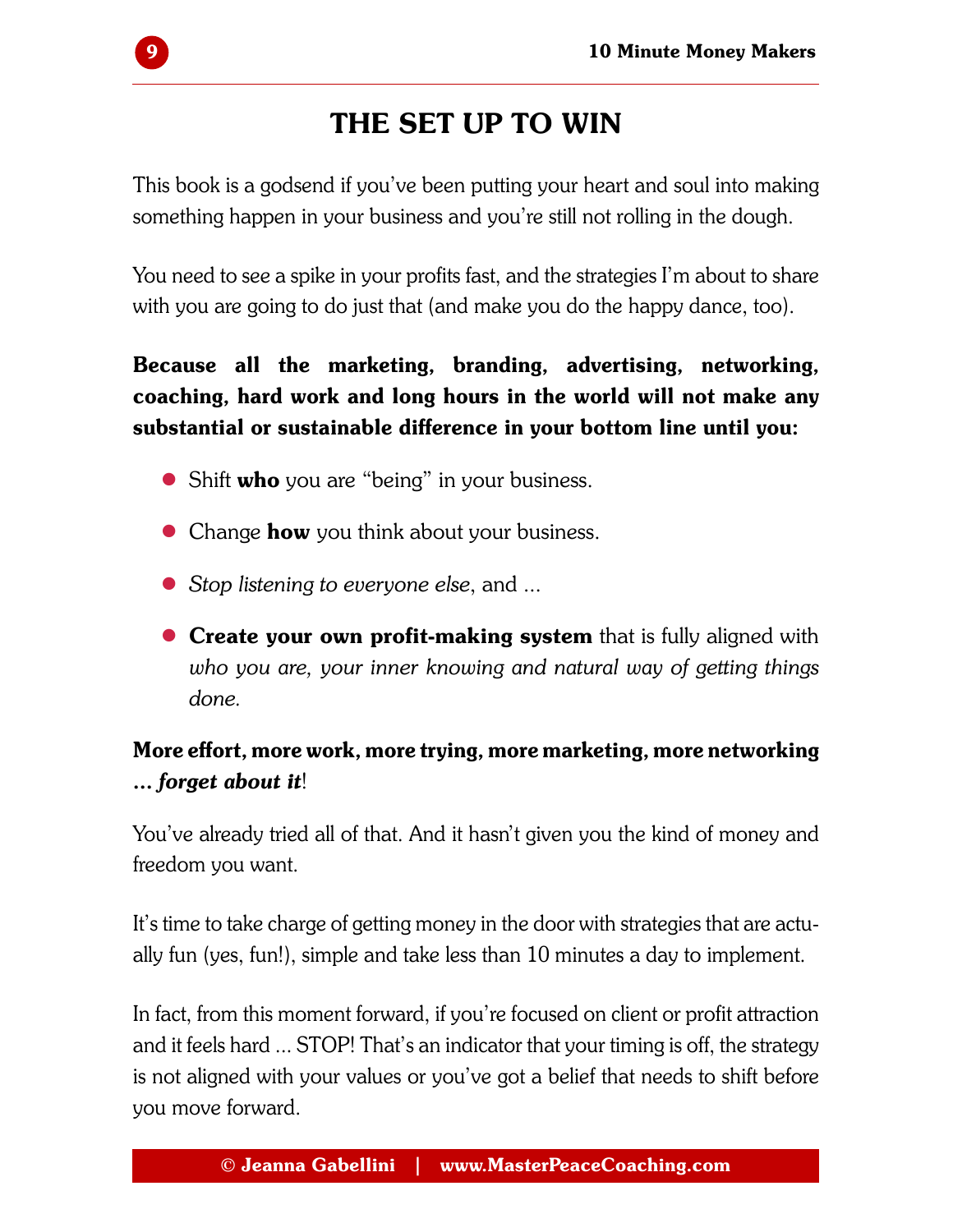

The right strategy in the ideal timing will seem like a miracle profit potion. It all stems from your inner game. If you don't pay attention to your mindset, the road to success will take detour after detour.

Everything I'm going to share with you here will get results. Massive results if you're enjoying the process. If one of the strategies doesn't turn you on, don't do it. It's that simple.

You've got to learn to tap into your own Inner Business Expert (aka Inner Guidance) and trust it more than any business guru. There's an overwhelming amount of information out there about growing your business and making money. I call them *suggestions*.

You need to be choosy about what goes into your profit plan. You want it to taste good before, during and after you implement.



Form your own opinion. Just because something made me six figures doesn't mean it's right for you. It's got to feel good to you. Seriously.

One of the main questions I ask my clients when we're strategizing for profit growth is ...

## How does it feel?

If you're not thrilled about your business model or current profit strategies (as in, "HELL YES, I can't wait to implement this!) You may find your ideal solution by asking yourself these questions ...

- What is the ideal outcome I want from implementing this strategy?
- $\bullet$  How can I tweak the strategy to make it ideal?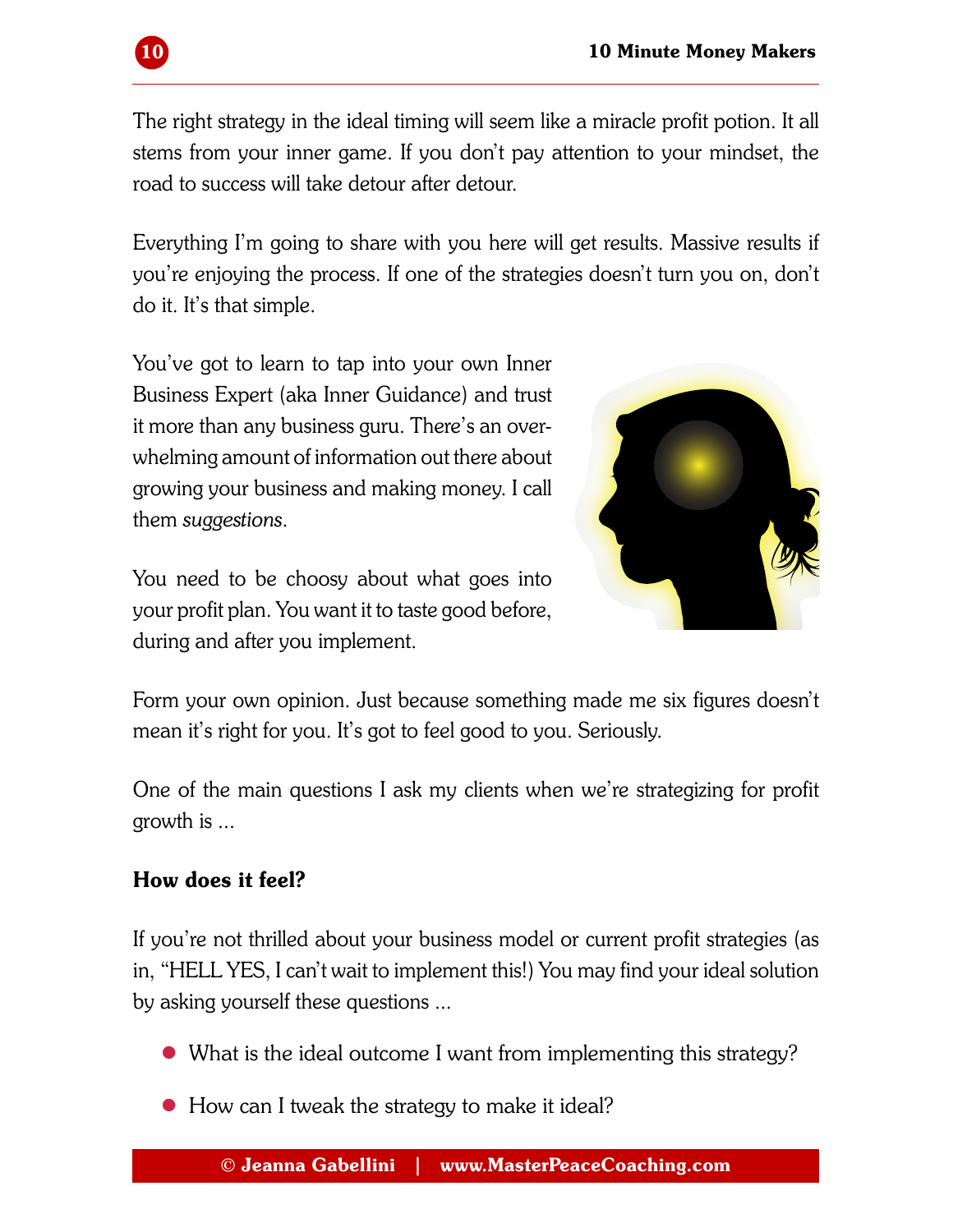- $\bullet$  What would make this over-the-top easy?
- Who can help me execute this with ease and professionalism?
- Am I making up a "story" based on past negative experiences or future fear of failure? What's the new story I want to create?
- $\bullet$  How can I turn this into a game?
- $\bullet$  How can I bring creativity and joy to this?
- Which strategy can I align with and still manifest the ideal outcome?

The wealth journey wasn't meant to be hard. It's a way for you to step into your most creative, powerful and spiritual self. If you're not grounded and confident, your business will never experience the results that you most desire.

By the way, you don't have to have prior experience with wealth to begin creating it. It's never too late. You're never too old. And you most definitely have what it takes.

Slow down. Pay attention to your Inner Business Expert and you'll be led to the ideal people, resources and strategies to attract more than enough to lead a lifestyle and business you love.